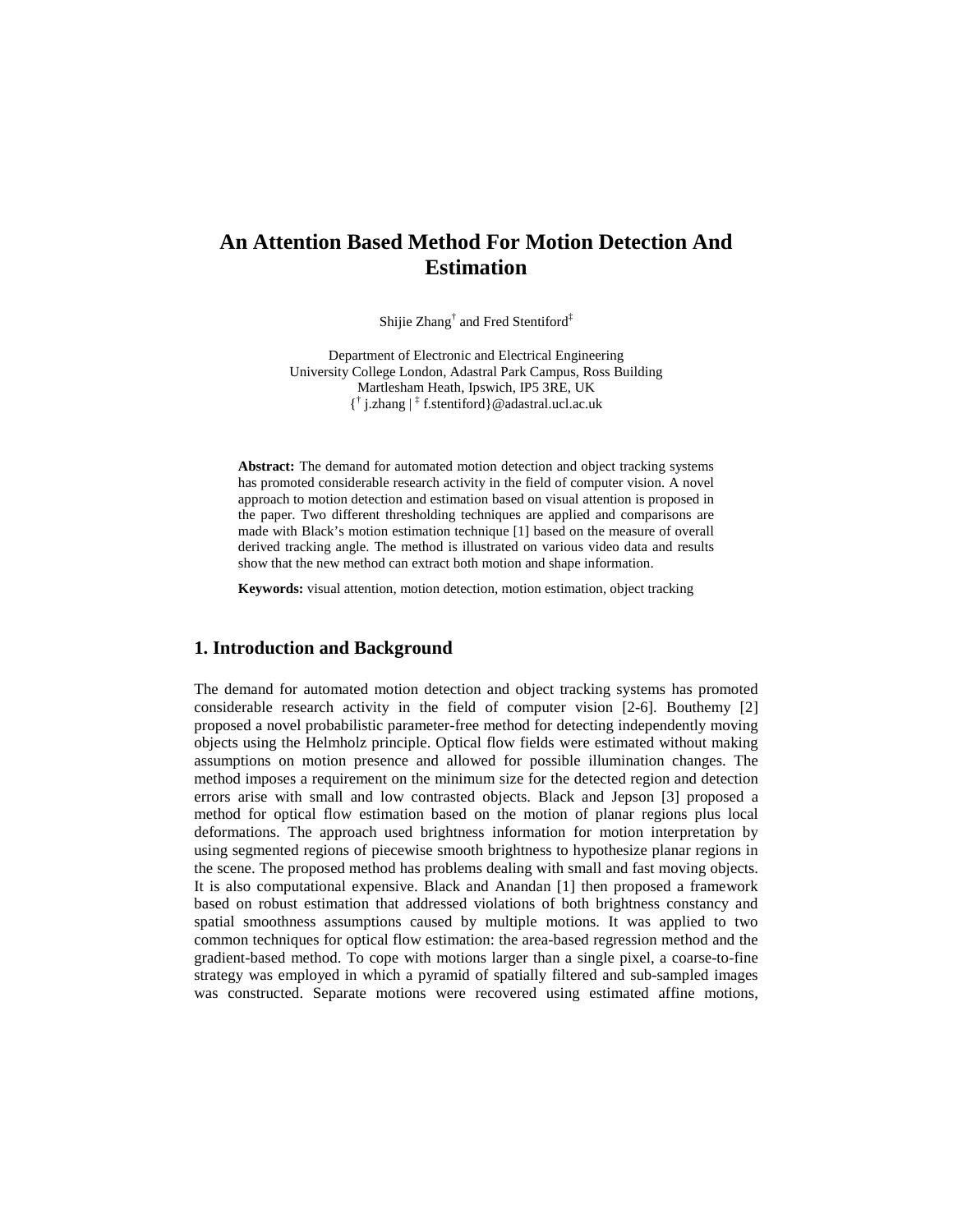however, the method is relatively slow. Viola and Jones [4] presented a pedestrian detection system that integrated both image intensity (appearance) and motion information, which was the first approach that combined motion and appearance in a single model. The system works relatively fast and operates on low resolution images under difficult conditions such as rain and snow, but it does not detect occluded or partial human figures. In [5] a method for motion detection based on a modified image subtraction approach was proposed to determine the contour point strings of moving objects. The proposed algorithm works well in real time and is stable for illumination changes. However, it is weak in areas where a contour appears in the background which corresponds to a part of the moving object in the input image. Also some of the contours in temporarily non-moving regions are neglected in memory so that small broken contours may appear. In [6] the least squares method was used for change detection. The proposed approach is efficient and successful on image sequences with low SNR and is robust to illumination changes. The biggest shortfall is that it can only cope with single object movements because of the averaging nature of least square method.

Burt [7] first proposed using visual attention for tracking and high level interpretation. Tracking starts with the estimation of background motion based on the correlation of two successive frames, performed at reduced resolution for computational efficiency. A pyramid is constructed for each frame and correlation is repeated to form a refined estimate of the motion. Rather than correlate each frame as a whole, it is divided into regions and displacement vectors are computed separately. The vectors are averaged to obtain the estimate of background motion discarding those that were most different from the majority due to the local object movement. The method uses a simple model to estimate only the translational background motion. Tsotsos [8] proposed a feed-forward motion processing hierarchy based on neurobiology of primate motion processes. A selective tuning (ST) model for visual attention was demonstrated on this structure to localize and label motion patterns. Motion features extracted are grouped using a topdown attentional selection mechanism. The ST method provides a distributed definition of saliency different from other models based on Koch and Ullman [9].

The use of visual attention (VA) methods [10-12] to define the foreground and background information in a static image for scene analysis has motivated this investigation. We propose in this paper that similar mechanisms may be applied to the detection of saliency in motion and thereby derive an estimate for that motion.

# **2. Motion VA Algorithm**

Methods for identifying areas of static saliency are described in [11] and are based upon the premise that regions which are largely different to most of the other parts of the image will be salient and will be present in the foreground. Such discrimination between foreground and background can be dependent upon features such as colour, shape, texture, or a combination. This concept has been extended into the time domain and is applied to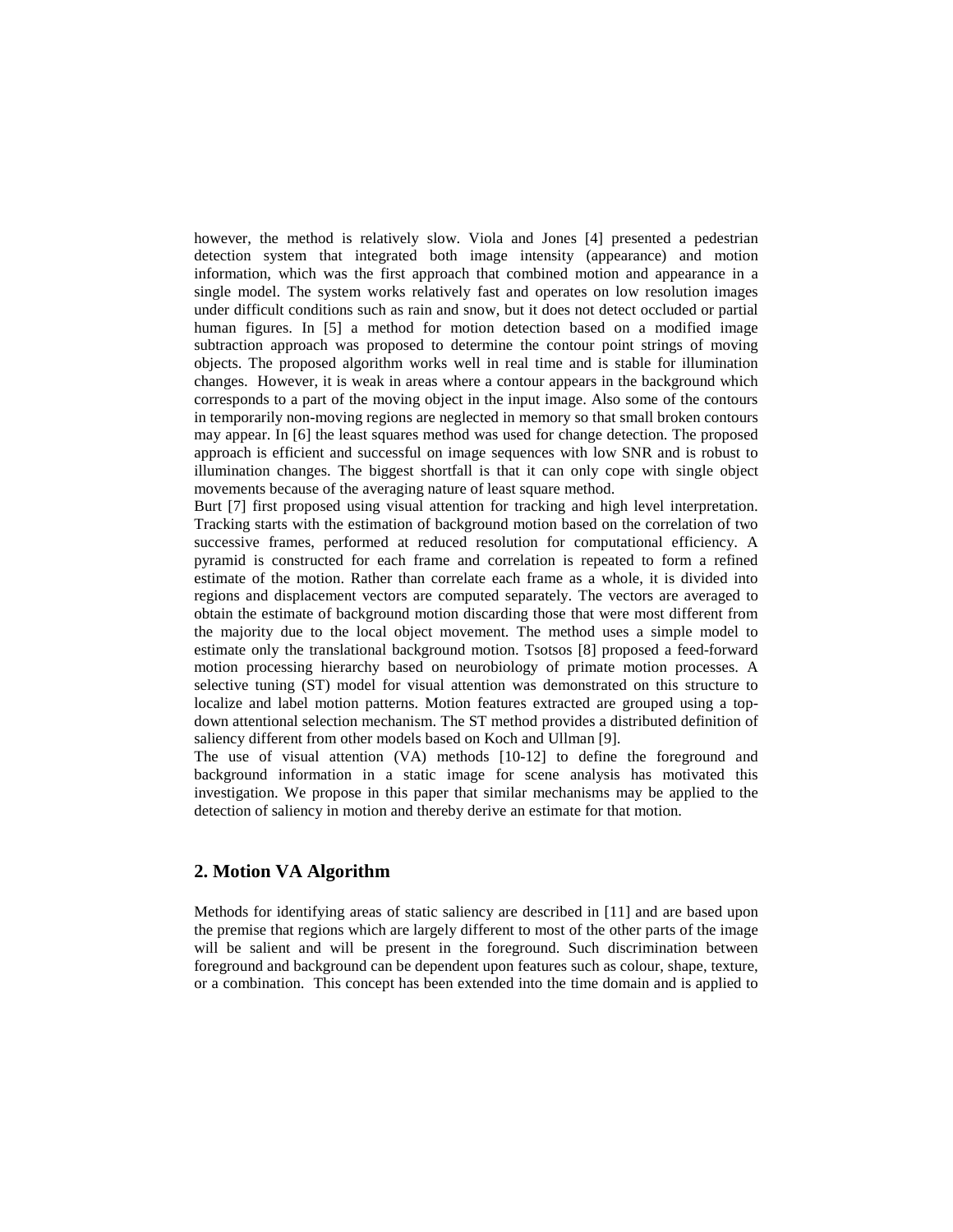sequences of video frames to detect salient motion. The approach is not dependent on a specific segmentation process but only upon the detection of anomalous movements. The method estimates the shift by obtaining the distribution of displacements of corresponding salient features.

In order to reduce computation candidate regions of motion are first detected by generating the intensity difference frame from adjacent frames and applying a threshold.

$$
I_x = \{ |r_2 - r_1| + |g_2 - g_1| + |b_2 - b_1| \} / 3.
$$
 (1)

Where parameters  $(r_1, g_1, b_1) \& (r_2, g_2, b_2)$  represent the rgb colour values for pixel *x* in frames 1 and 2. The intensity  $I_x$  is calculated by taking the average of the differences of rgb values between the two frames.

The candidate regions  $R_I$  in frame 1 are then identified where  $I_x > T$  and *T* is a threshold determined by intensity.

Let a pixel  $\mathbf{x} = (x, y)$  in  $R_t$  correspond to colour components  $\mathbf{a} = (r, g, b)$ .

Let  $F(x) = a$ , and let  $x_0$  be in  $R_t$  in frame t.

Consider a neighbourhood  $G$  of  $x_0$  within a window of radius  $\varepsilon$  where

$$
\left\{ x_{i} \in G \quad \text{iff} \quad \left| x_{0} - x' \right| \leq \varepsilon \right\}.
$$
 (2)

Select an n-tuple of *m* random points  $S_x$  in  $G$  where

$$
S_x = \{x'_1, x'_2, ..., x'_m\}.
$$
 (3)

We also only consider n-tuples which are constrained to contain pixels that mismatch each other. This means that n-tuples will be selected in image regions possessing high or certainly non-zero VA scores, such as on edges or other salient features.

In this case there will be at least one pixel in the n-tuple that differs by more than  $\delta$  in one or more of its rgb values with one or more of the other pixels in the n-tuple i.e.

$$
\left| F_k(\mathbf{x}_i) - F_k(\mathbf{x}_j) \right| > \delta_k \quad \text{for some } i, j, k \,. \tag{4}
$$

Define the radius of the region within which n-tuple comparisons will be made as *V* (the *view radius*)

Randomly select another location  $y_\theta$  in the adjacent frame  $R_{t+1}$  within a radius *V* of  $x_\theta$ . Define the n-tuple

$$
S_{y} = \left\{ \mathbf{y}_{I}^{\prime}, \mathbf{y}_{2}^{\prime}, \dots, \mathbf{y}_{m}^{\prime} \right\} \text{ where } \mathbf{x}_{0} - \mathbf{x}_{i}^{\prime} = \mathbf{y}_{0} - \mathbf{y}_{i}^{\prime}. \tag{5}
$$
  
and 
$$
\left| y_{0} - \mathbf{x}_{0} \right| \leq V.
$$

 $S_y$  is a translated version of  $S_x$  .The n-tuple centred on  $x_\theta$  is said to match that at  $y_\theta$  ( $S_x$ matches *Sy*) if all the colour components of corresponding pixels are within a threshold.

$$
F_k(x'_i) - F_k(y'_i) \le \delta_k
$$
  $k = r, g, b$   $i = 1, 2, ..., m.$  (6)

N attempts are made to find matches and the corresponding displacements are recorded as follows: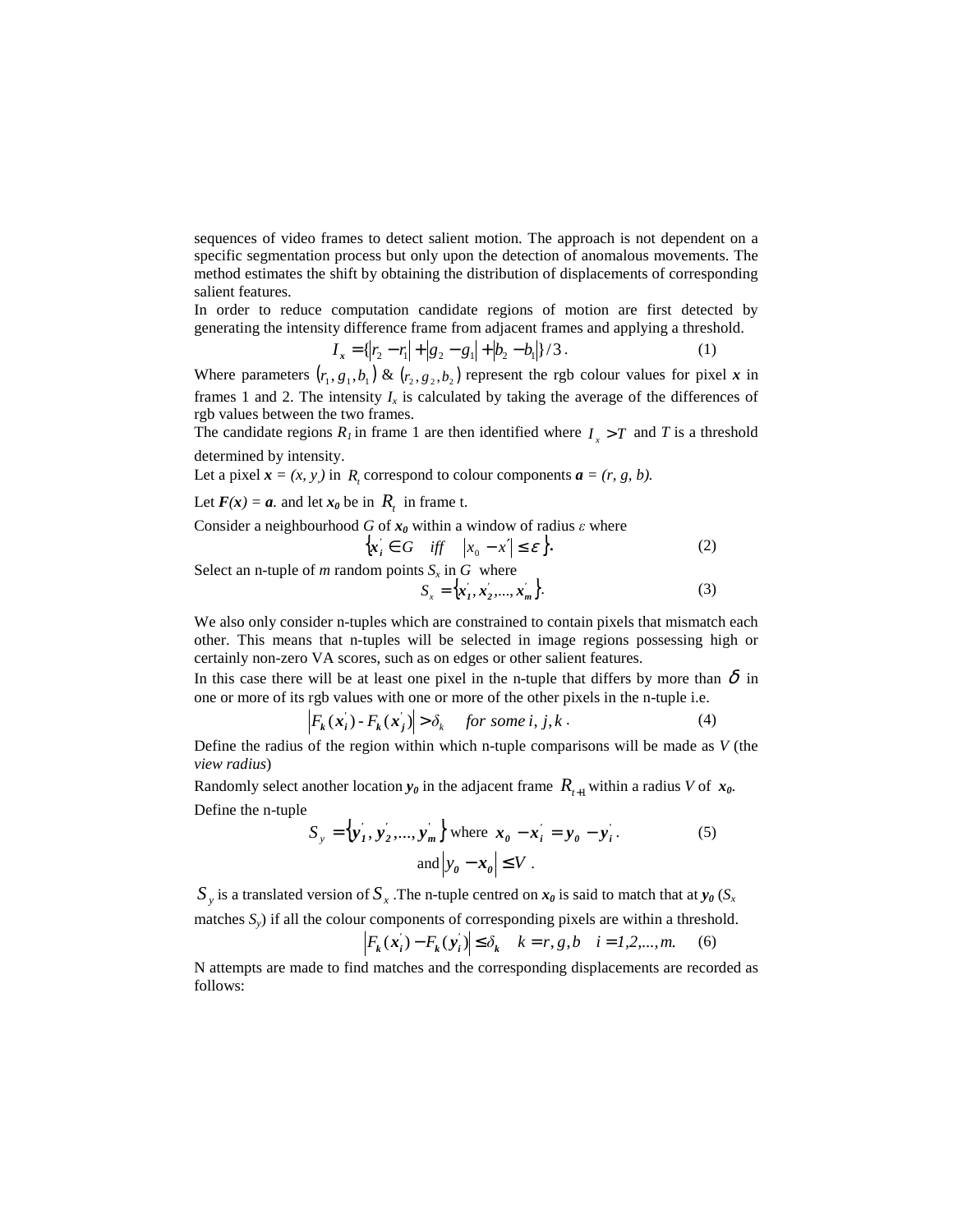For the *j*th of  $N_I < N$  matches define the corresponding displacement between  $x_0$  and  $y_0$  as  $\sigma_j^{t+1} = (\sigma_p, \sigma_q)$  where

$$
\sigma_p = \left| x_{0p} - y_{0p} \right|, \quad \sigma_q = \left| x_{0q} - y_{0q} \right|.
$$
\n<sup>(7)</sup>

and the cumulative displacements  $\Delta$  and match counts  $\Gamma$  as

$$
\Delta(\mathbf{x}_\theta) = \Delta(\mathbf{x}_\theta) + \sigma_j^{t+1} \left\{ j = 1, ..., N_l < N \right\}.
$$
\n
$$
\Gamma(\mathbf{x}_\theta) = \Gamma(\mathbf{x}_\theta) + 1 \tag{8}
$$

where  $N_I$  is the total number of matching n-tuples and  $N$  is the total number of matching attempts.

The displacement  $\bar{\sigma}_{x_0}^{t+1}$  corresponding to pixel  $x_0$  averaged over the matching n-tuples is

$$
\overline{\sigma}_{x_{\theta}}^{\ t+1} = \frac{\Delta(x_0)}{\Gamma(x_0)}.
$$
\n(9)

A similar calculation is carried out between  $R_t$  and  $R_{t-1}$  (swapping frames) to produce *t*−1  $\overline{\sigma}_{x_0}^{t-1}$  and the estimated displacement of  $x_0$  is given by  $\{\overline{\sigma}_{x_0}^{t+1} - \overline{\sigma}_{x_0}^{t-1}\}/2$  $\overline{\sigma}_{x_0}^{t+1}$  –  $\overline{\sigma}_{x_0}^{t-1}$  } / 2. This estimate takes account of both trailing and leading edges of moving objects.

This is carried out for every pixel  $x_0$  in the candidate motion region  $R_t$  and M attempts are made to find an internally mismatching n-tuple  $S<sub>x</sub>$ .

# **3. Results and Discussion**

#### **3.1 Motion Detection and Estimation**

#### **3.1.1 Shape Property**

The approach allows some information about the shape of the moving object to be extracted. Figure 1 shows two red squares in each frame, with the upper one moving from left to right and the other remaining static. Two motion vector maps for both the moving square and the static square are shown alongside. The nature of the n-tuple matching process causes a displacement component to be generated that points in the direction of the curvature of the boundary of the object if there are no other salient features. Motion vectors near corners tend therefore to point towards the centre of the plain red squares in Figure 1. This "static motion" component may be subtracted to obtain vectors purely dependent upon motion or retained to assist in the characterisation of a tracked object, in which case certain parts of the object may appear to be travelling at slightly different speeds.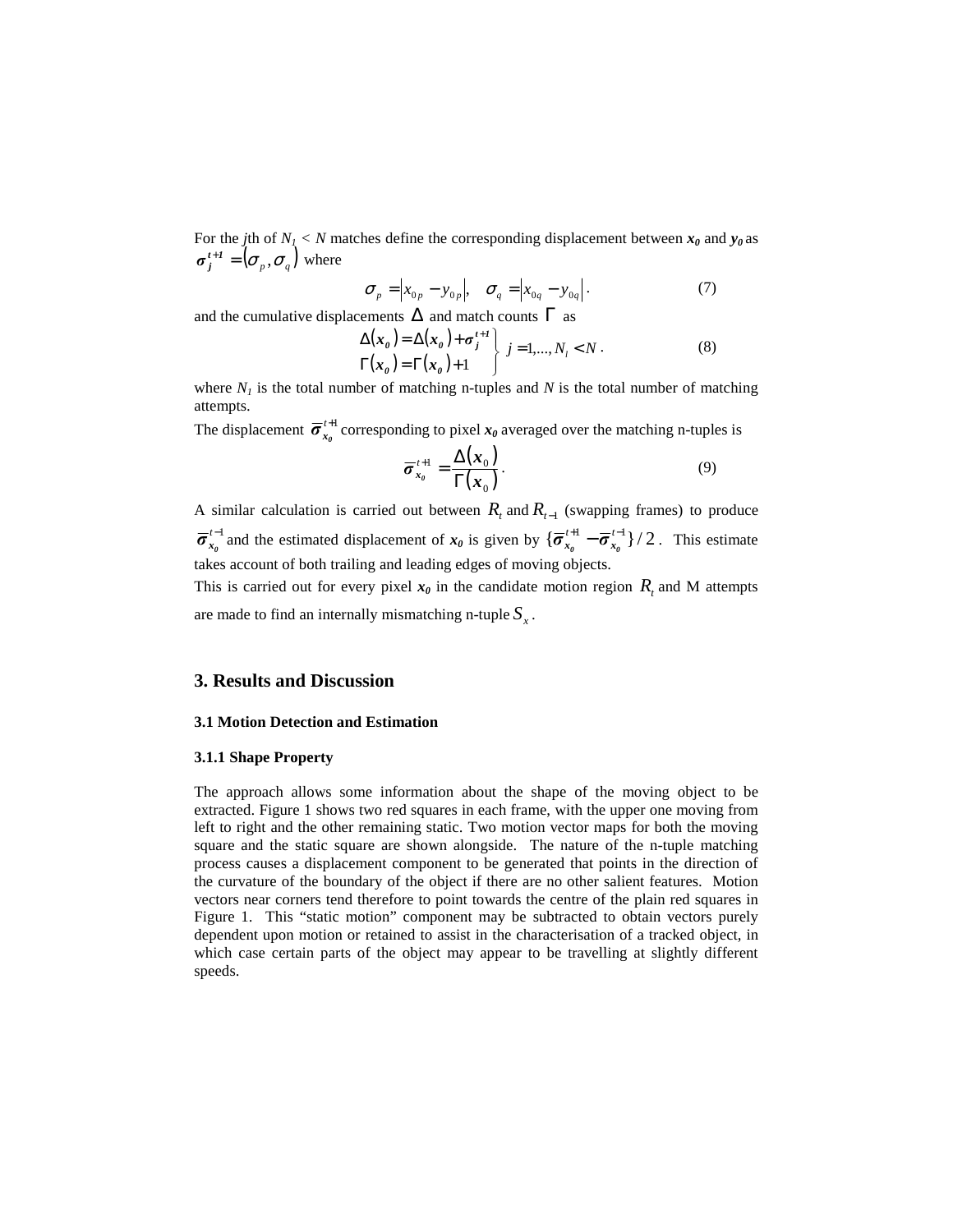

**Fig. 1.** Synthetic data frames and motion vectors for static and moving squares.

#### **3.1.2 Road scenes**

A pair of 352x288 frames from a traffic video was tested on with results shown in Figure 2. The intensity difference indicates the areas of candidate motion for subsequent analysis. Motion vectors were calculated as above for each pixel in the car region and plotted in Figure 3. A map for motion magnitudes in the y direction is shown in which colours represent magnitudes as indicated in the colour bar. The directions of pixel motion is also represented by colours in the bar where angles are measured anticlockwise from the vertical e.g. yellow indicates a direction towards the top left. Motion vectors are not assigned if no internally mismatching n-tuples can be found e.g. in areas of low saliency. This also means the motion of plain unchanging interiors of such a region will not be tracked. The processing took 0.23 seconds in C++.

The parameters of the experiment were  $M = 100$ ,  $N = 100$ ,  $\varepsilon = 3$ ,  $m = 7$ ,  $V = 10$ ,  $\delta =$  $(40,40,40)$ ,  $T = 12.6$ . *T* is set to be twice the standard deviation of the values in the matrix *Ix*.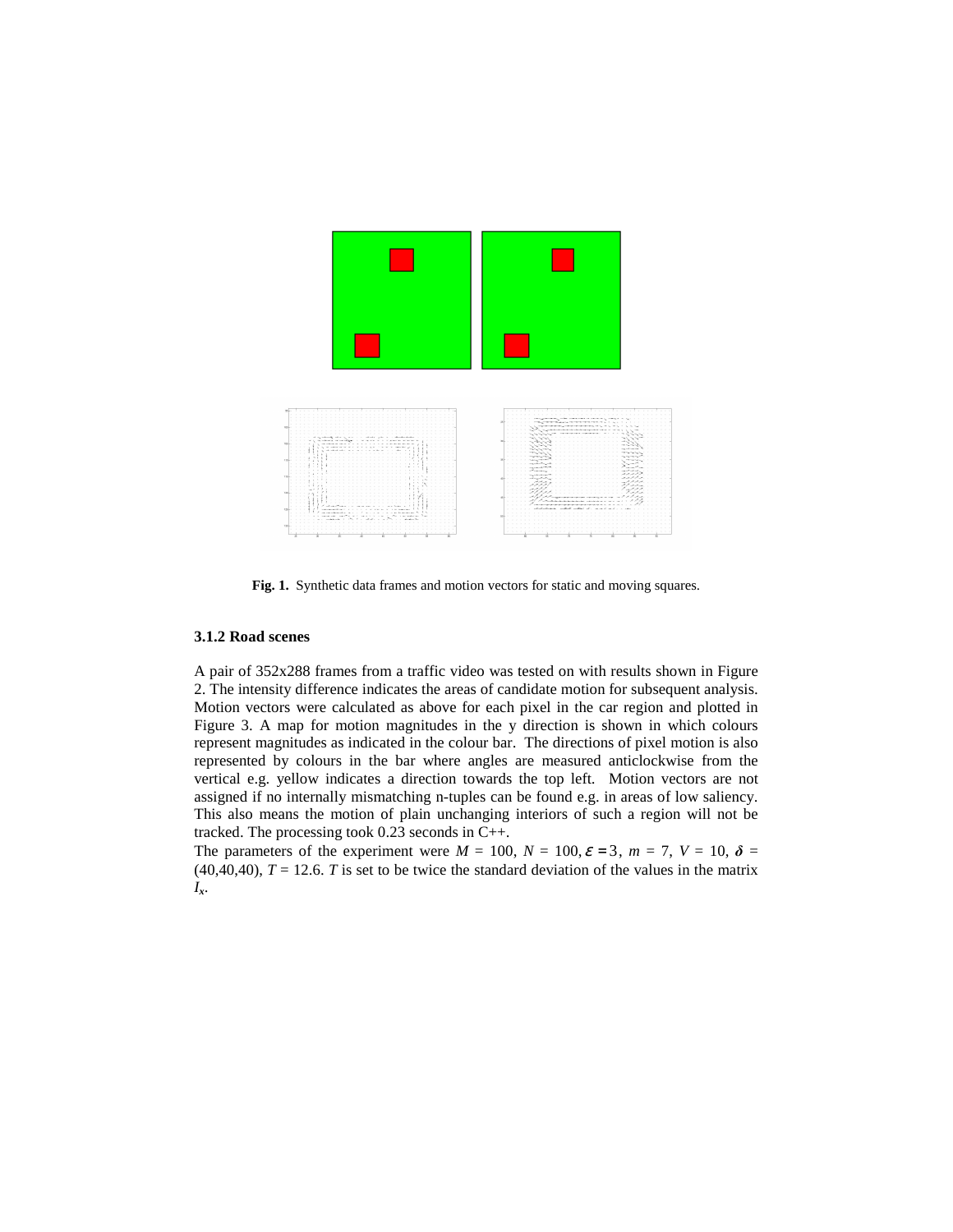

**Fig. 2.** Two adjacent frames and their intensity difference



**Fig. 3.** Motion vector map, y direction magnitude map, and angle map corresponding to frames in Fig. 2.

Two pairs of frames from the same traffic video were tested on with results shown in Figure 4 and Figure 5. Both figures include a magnitude map and an angle map for 3-car and 4-car scenario respectively.



**Fig. 4.** Y direction magnitude map and angle map (3-car)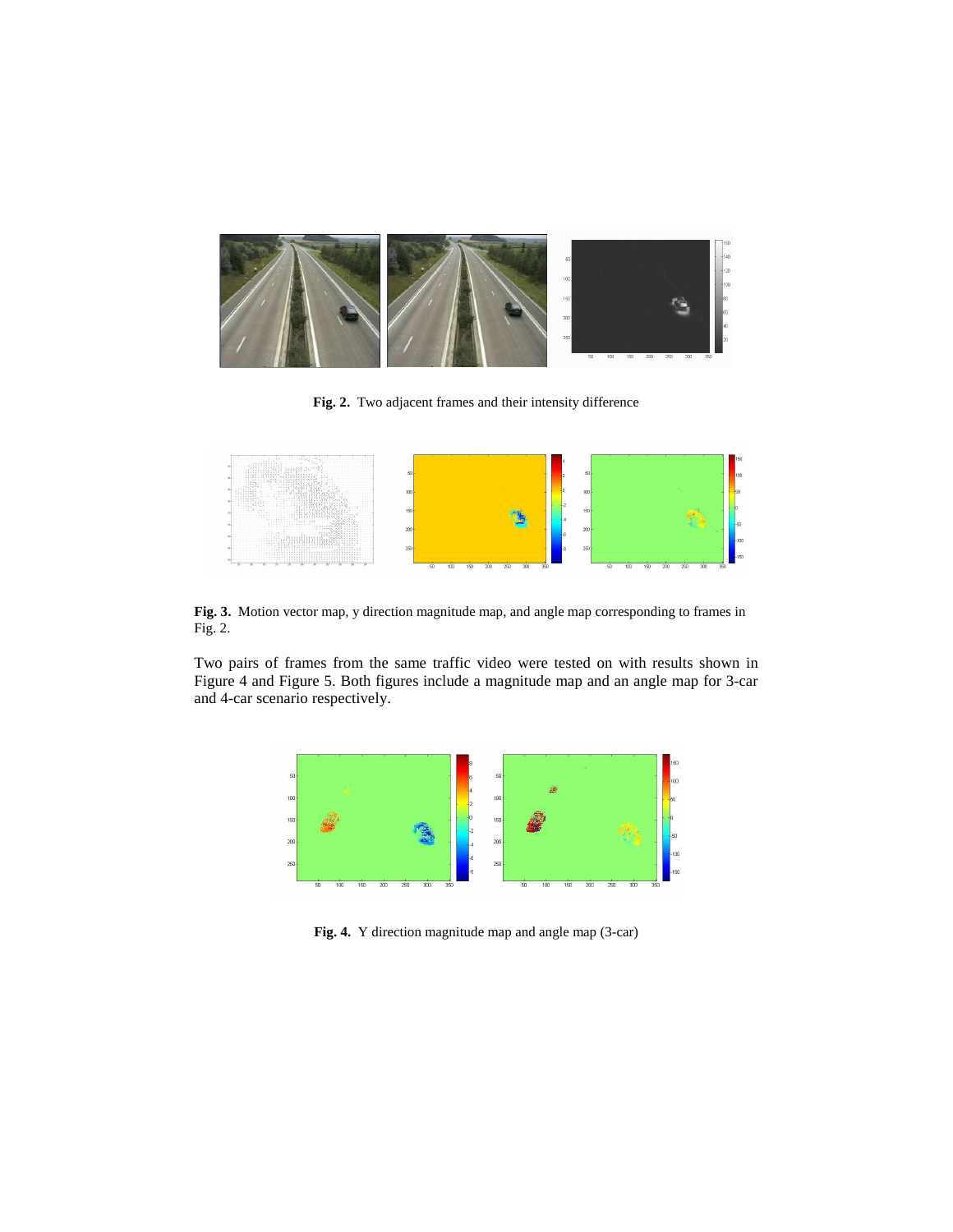

**Fig. 5.** Y direction magnitude map and angle map (4-car)

#### **3.2 Object Tracking**

The method was compared with Black's motion estimation technique based on the weighted object tracking angle  $\theta$  defined as follows

$$
\theta = \frac{\sum (MI^2 \times AI)}{\sum MI^2} \tag{10}
$$

where *MI* is magnitude of the motion of a pixel, and *AI* is the angle of the direction of motion of the pixel. A squared weighting was used so that motion vectors with higher values have a bigger influence on the weighted angle as they are likely to be more reliable.

Colour images are used in contrast to the greyscale images used by Black because they provide more information for the comparison of regions. A new threshold  $\delta$  for pixel matching was also compared based on the joint Euclidean distance of RGB colour channels rather than treating the channels separately as in (6).

In the case of pixel mismatching, there will be at least one pixel in the n-tuple that differs by more than  $\delta$  with one or more of the other pixels in the n-tuple according to

$$
\sqrt{\sum_{k} \left( F_k(x_i') - F_k(x_j') \right)^2} > \delta \quad \text{for some } i, j \tag{11}
$$

The n-tuple centred on  $x_0$  is said to match that at  $y_0$  ( $S_x$  matches  $S_y$ ) if the Euclidean distance between corresponding n-tuple pixels are all less than  $\delta$ 

$$
\sqrt{\sum_{k} \left( F_{k} \left( \boldsymbol{x}_{i}^{\prime} \right) - F_{k} \left( \boldsymbol{y}_{i}^{\prime} \right) \right)^{2}} \leq \delta \quad \forall i
$$
\n(12)

Figure 6 illustrates a comparison between the weighted tracking angles derived from Black's software and those derived from the motion VA algorithm using the separate and joint metrics, . The parameters of the experiment were  $M = 100$ ,  $N = 1000$ ,  $\varepsilon = 3$ ,  $V = 10$ ,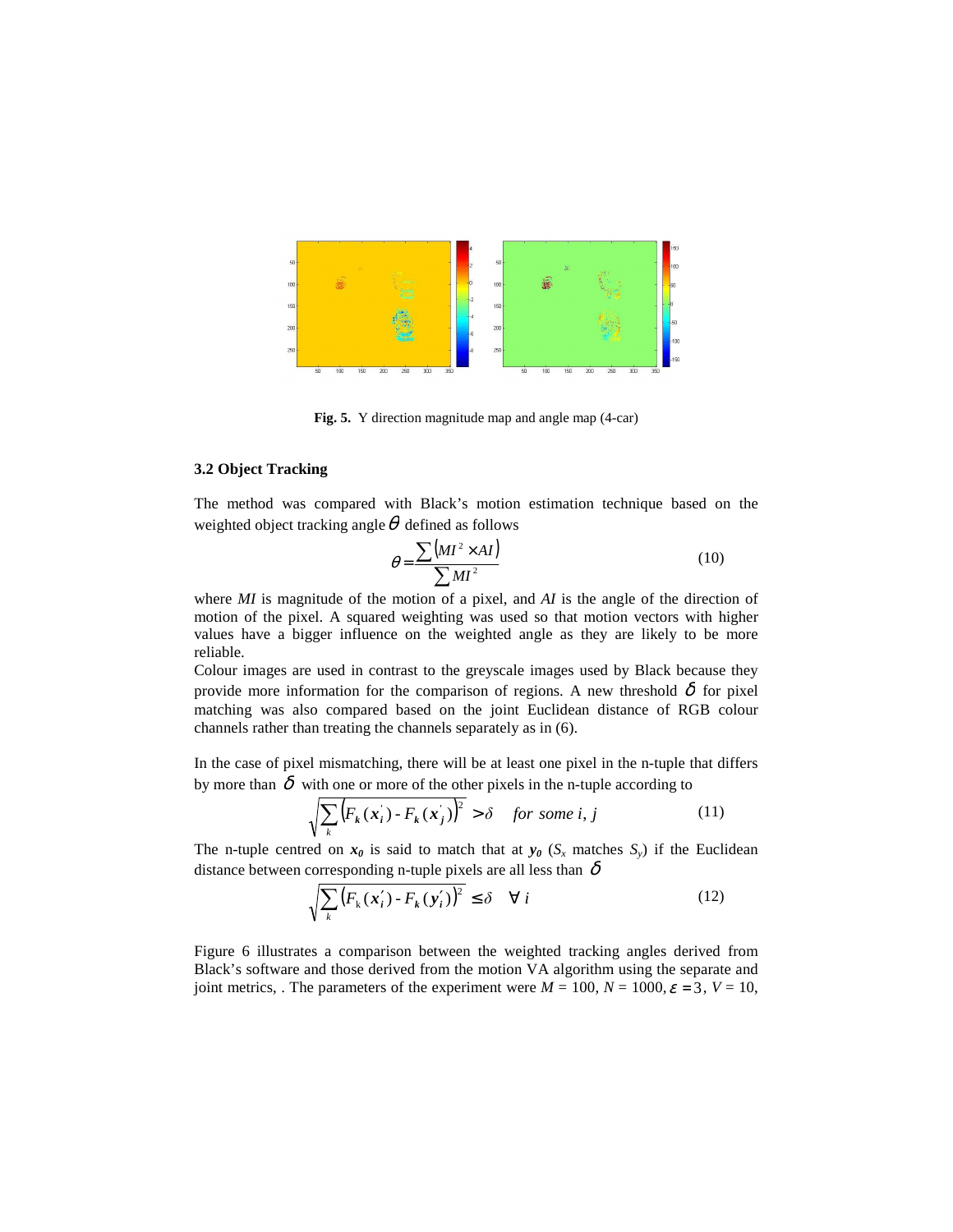$\delta = (40, 40, 40)$ ,  $T = 12.6$ , and the calculations were repeated for different numbers of ntuple pixels (*m*) on the same frame from 2 to 49 (fully filled 7x7 n-tuple). The ground truth angle of the car was measured to be  $36^{\circ} \pm 5^{\circ}$ . As is shown in the figure, both angle results produced by the motion VA algorithm give closer estimates than Black (=  $24.6^{\circ}$ ). In both cases the weighted angle increases as extra pixels are added into the n-tuple with the separate colour channel metric performing better. Increased accuracy and precision are achieved at the expense of addition computation which increases with *m*. The improvements diminish beyond 15 n-tuple pixels.



**Fig. 6.** Weighted tracking angles for Motion VA algorithm against numbers of n-tuple pixels and separate (6) and joint (12) distance metrics. Black's estimate is  $= 24.6^\circ$ .

N-tuple radii of  $\varepsilon = 2,3,4,5,6$  (n-tuple sizes of 5x5 to 13x13) were then used with other parameters fixed to compare the performance on the angle estimates for motion VA algorithm using the separate channel metric. The results illustrated in Figure 7 shows that a slightly better estimate can be obtained with bigger n-tuple radii but there is little improvement above 15 pixels. Also the results converge as the number of n-tuple pixels increase.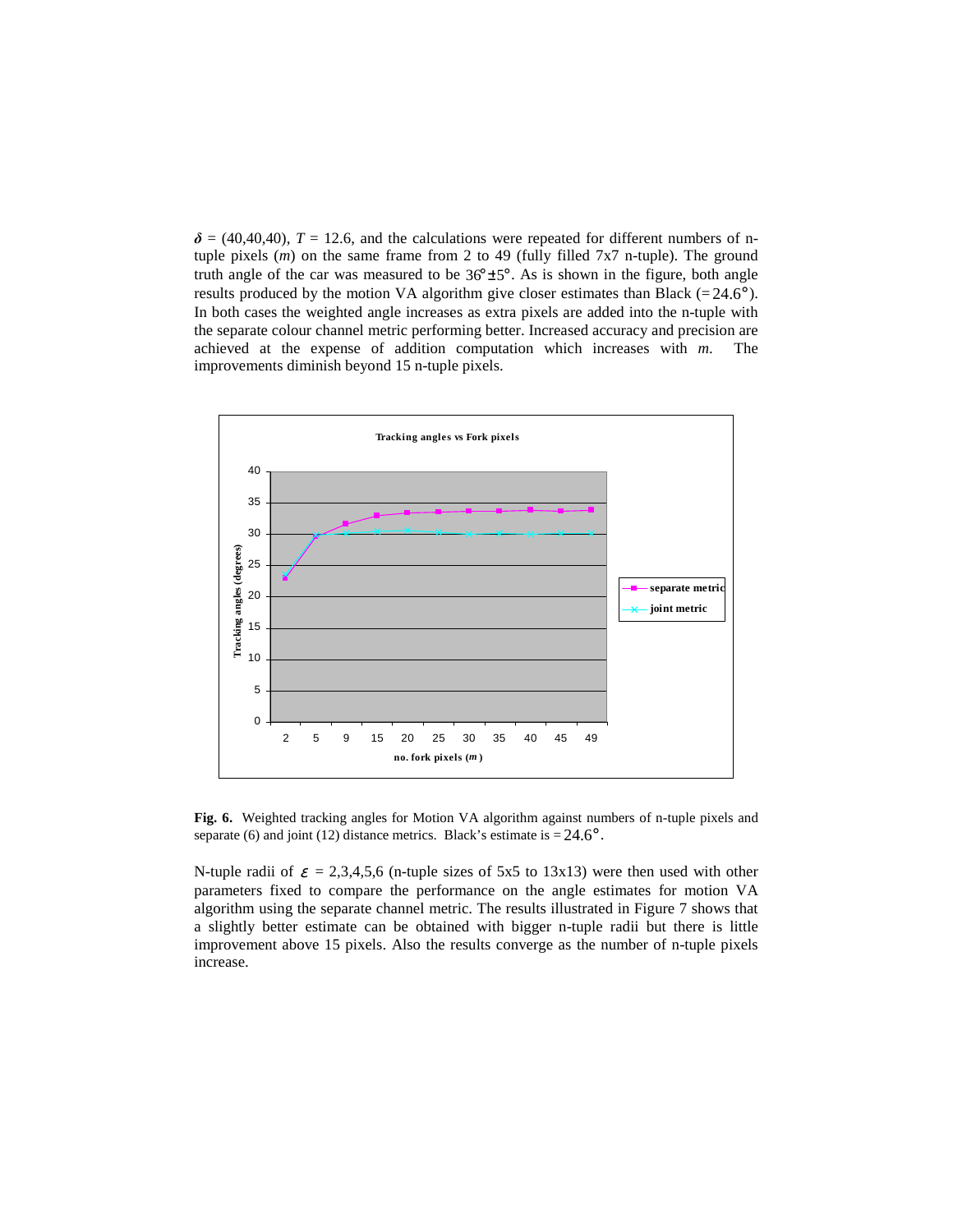

**Fig. 7.** Weighted tracking angles for Motion VA algorithm using the separate channel metric (6)

### **3.3 Football Data**

The algorithm was also illustrated on football data. Figure 8 shows a pair of 352x288 frames used to estimate the motion vector map for one player in the scene. The weighted tracking angle  $\theta$  was calculated to be 98.7° as compared to the actual angle of 100°. The parameters were  $M = 100$ ,  $N = 10000$ ,  $\varepsilon = 3$ ,  $m = 2$ ,  $V = 40$ ,  $\delta = (40, 40, 40)$ ,  $T = 30$ . The processing took 17 seconds in C++. The number of n-tuple pixels (*m*) was set to 2 small to maximise the number of matches. *V* was increased to accommodate the larger movement between frames. A lower limit for *N* was determined by an empirical formula which increases with both the radius of the n-tuple  $\varepsilon$  and the view radius *V* given by

$$
N \geq [2 \times (\varepsilon + V)]^2 \tag{13}
$$



**Fig. 8.** Football frames and motion vector map